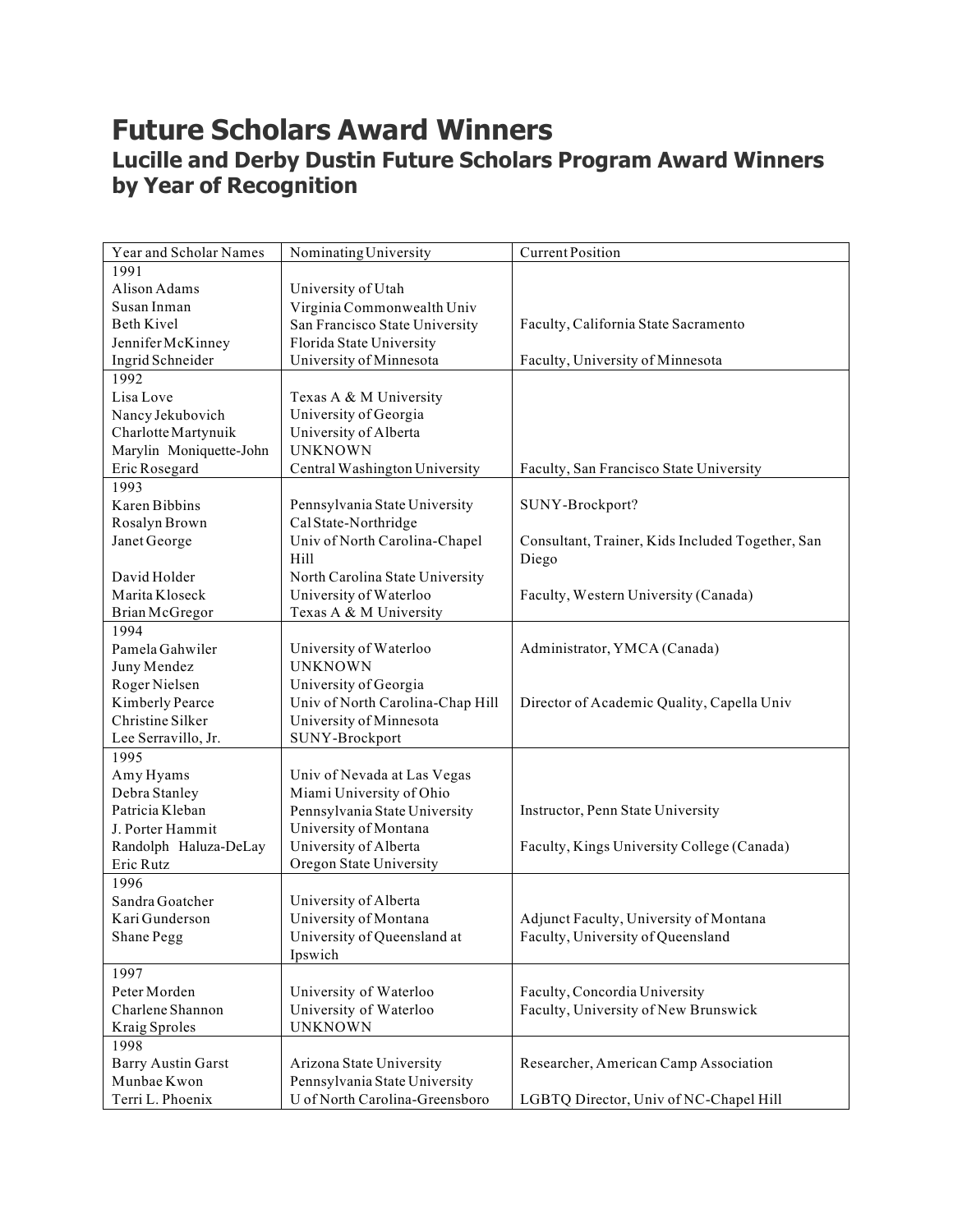| Sarah L. Pohl                          | University of Montana           |                                               |
|----------------------------------------|---------------------------------|-----------------------------------------------|
| 1999                                   |                                 |                                               |
| Karl Johnson                           | Cornell University              |                                               |
| Sean Ryan                              | University of Alberta           |                                               |
| Gloria Sanders                         | University of Florida           | Instructor, New Jersey?                       |
| Kathleen Winkelhake                    | University of Iowa              |                                               |
| 2000                                   |                                 |                                               |
| Erika Bockstael                        | University of Manitoba          |                                               |
| Cameron Dyck                           | University of Manitoba          |                                               |
| Jason Lau                              | University of Northern Iowa     | Faculty, College of Marin (California)        |
| Angela Loucks-Atkinson                 | University of Waterloo          | Faculty, Memorial Univ of Newfoundland        |
| 2001                                   |                                 |                                               |
| Jacqueline Presley                     | Univ of North Carolina-CH       |                                               |
| Erik Backlund                          | Clemson University              | Faculty, St. Lawrence University              |
| Jerusha Bloyer-                        | University of Utah              | Faculty, Cal Poly-San Luis Obispo             |
| Greenwood                              |                                 |                                               |
| Mark Needham?                          | Victoria University             | Faculty, Oregon State University              |
| 2002                                   |                                 |                                               |
|                                        | Texas A & M University          | Faculty, University of South Carolina         |
| Andrew Kaczynski<br>Kindal Shores Hunt | Texas A & M University          | Faculty, East Carolina University             |
| Daniel Laven                           | University of Vermont           |                                               |
|                                        |                                 |                                               |
| Lisa Machnik                           | Arizona State University        | U.S. Forest Service                           |
| 2003                                   |                                 |                                               |
| Jenny Cavin                            | Clemson University              | Adjunct Faculty, Middle Tennessee State       |
| 2004                                   |                                 |                                               |
| Jeff Bransford                         | Clemson University              | Eppley Institute, Indiana University          |
| Megan Cronan                           | Texas A & M University          | Recreation Manager, Champaign Parks District  |
| Rebecca Hall                           | University of North Texas       |                                               |
| 2005                                   |                                 |                                               |
| Heather Carter                         | Cal State Univ-Long Beach       |                                               |
| Angela Conti                           | Clemson University              | Mecklenburg County Parks and Recreation (NC)  |
| Amber Murray                           | University of Minnesota         |                                               |
| Lindsay Richardson                     | Dalhousie University            | Specialist, British Columbia                  |
| 2006                                   |                                 |                                               |
| April Evans                            | East Carolina University        |                                               |
| Laurel Richmond                        | Cal State Univ-Long Beach       | Faculty, California State Univ-Long Beach     |
| Emily Scherwin                         | Florida State University        |                                               |
| Crystal Watson                         | Dalhousie University            | Instructor, Nova Scotia Community College     |
| 2007                                   |                                 |                                               |
| Heather Bell                           | Dalhousie University            | Visiting Researcher, University of Florida    |
| Josh Bochniak                          | State Univ of New York-Cortland | Adj Faculty, Climbing Dir, Cornell Outdoor Ed |
| Kate Morrison                          | University of New Brunswick     |                                               |
| Jordan Smith                           | Utah State University           | Faculty, North Carolina State University      |
| 2008                                   |                                 |                                               |
| Yelyzaveta                             |                                 |                                               |
| Berdychevsky                           | Ben Gurion University           | Faculty, University of Illinois               |
| Bryan Clift                            | University of Georgia           | Student, University of Maryland               |
| Anthony Schoenecker                    | University Minnesota            |                                               |
| Carena van Riper                       | University of Vermont           | Faculty, University of Illinois               |
| 2009                                   |                                 |                                               |
| Dina Izenstark                         | Univ of IL- Urbana-Champaign    | Faculty, University of Illinois               |
| Angela Meyer                           | University of Montana           | Student, University of Alberta                |
| Jill Naar                              | East Carolina University        | Adjunct Faculty, East Carolina University     |
| 2010                                   |                                 |                                               |
| Trisha Kahn                            | University of Alberta           |                                               |